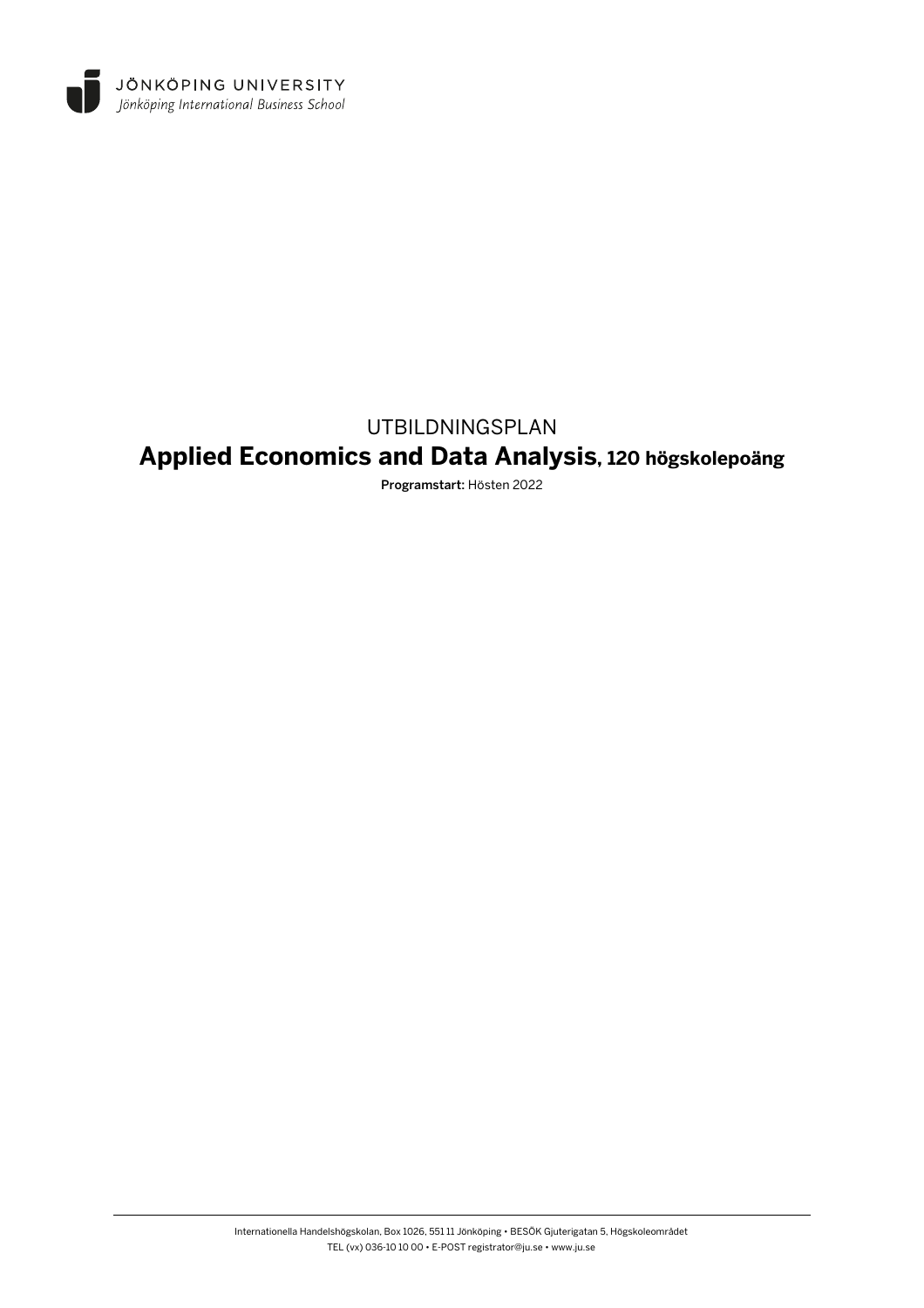## UTBILDNINGSPLAN **Applied Economics and Data Analysis, 120 högskolepoäng**

Applied Economics and Data Analysis, 120 credits

Programkod: JAAE1 Fastställd av: VD 2021-06-07 Reviderad av: Examinator 2020-05-28 Version: 21

Programstart: Hösten 2022 Utbildningsnivå: Avancerad nivå

## Examensbenämning

Filosofie masterexamen med huvudområdet nationalekonomi

Degree of Master of Science (120 credits) with a major in Economics

## Programbeskrivning

The master programme in Economics, "Applied Economics and Data Analysis", provides a comprehensive continuation in the field of economics for those who hold a bachelor's degree and have a substantial amount of statistics and/or econometrics in their undergraduate studies. The programme aims to build students' core competencies to analyse economic issues trough appropriate and efficient data processing and analysis in different sectors. The programme does that by including method elements such as applied econometrics, evaluation methods including Cost-Benefit Analysis, programming, database handling and predictive methods. These provide the students with plenty of tools and skills to analyse and process data and draw conclusions. This programme combines theoretical knowledge with useful methods and practical experience especially through an integrated 30 credit course in the second semester, but also through and internship in the third semester. Thus, the education prepares students for positions demanding specialised analytical and methodological skills in economics and ensures that they have experience of real-world cases before graduation.

## Mål

## General aims

Second cycle education shall essentially build on the knowledge students acquire in first cycle education or corresponding knowledge. Second cycle education shall involve a deepening of knowledge, skills and abilities relative to first cycle education and, in addition to what applies to first cycle education, shall

1. further develop the students' ability to independently integrate and use knowledge, 2. develop the students' ability to deal with complex phenomena, issues and situations, and 3. develop the students' potential for professional activities that demand considerable

independence or for research and development work.

## Programme specific learning goals

Knowledge and understanding

Graduates of the programme will have a broad knowledge and understanding of economics and a specialised knowledge in certain areas of the field. Corresponding Objectives: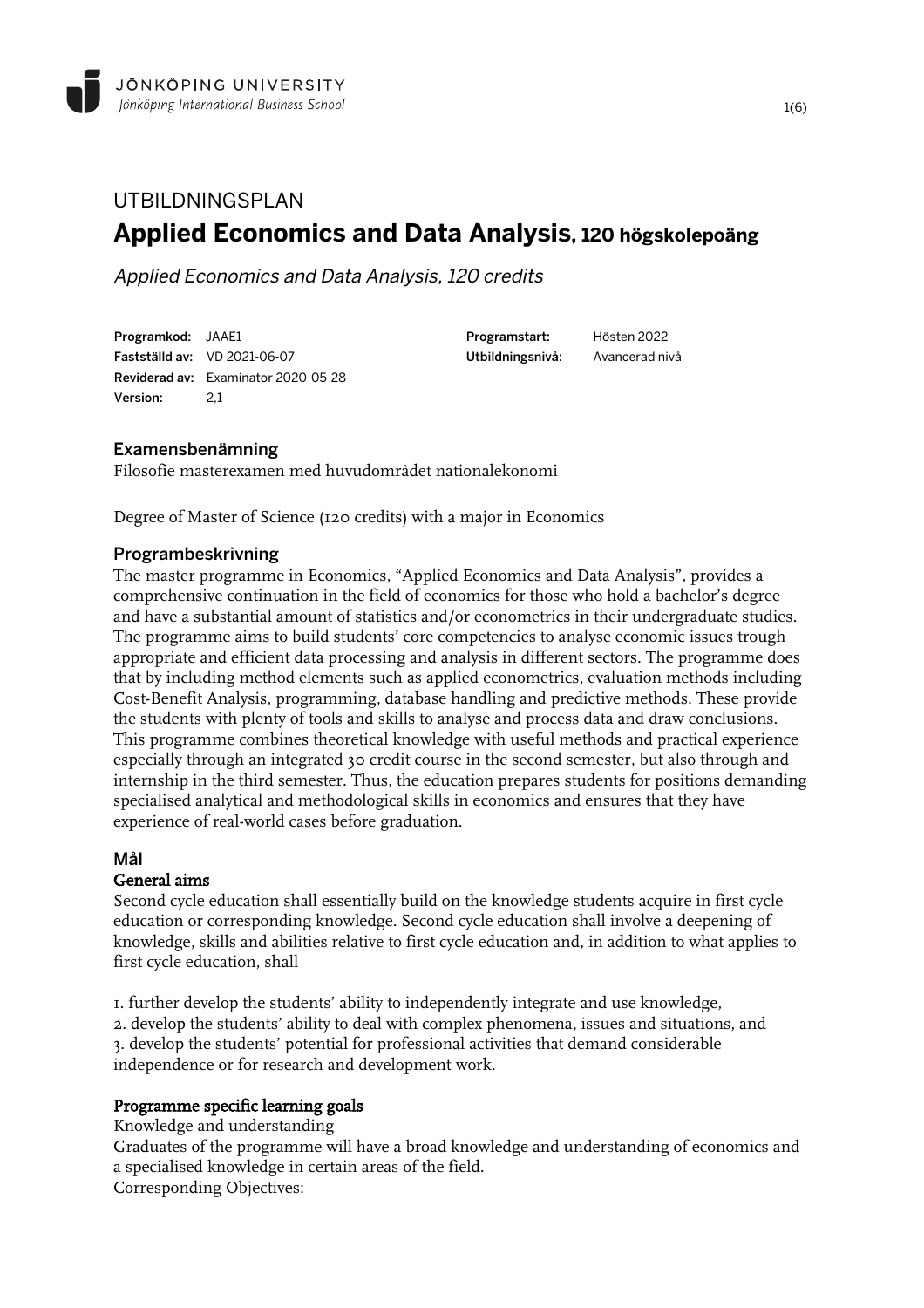Graduates of the programme will be able to

1. demonstrate broad knowledge and understanding in economics;

2. develop an in-depth knowledge and understanding of economics in specific economic fields such as environmental economics and geographical economics;

3. demonstrate specialised knowledge about methods used for economic analyses; and

4. demonstrate knowledge about data processing and data handling.

Skills and abilities

Graduates of the programme will have acquired the skills to apply economic models and frameworks, and to use appropriate methods to gather, process and analyse data for a career in economics. These skills are assessed and trained in several courses where students also practice to present and defend their work and critically assess other's work.

Corresponding Objectives:

Graduates of the programme will be able to

5. demonstrate the ability to identify and formulate economic problems critically and independently;

6. demonstrate the ability to apply economic models and use them to analyse and assess complex economic phenomena;

7. demonstrate the ability to plan and use appropriate evaluation methods for complex economic problems;

8. demonstrate the ability to gather and process various kinds of data for economic analyses;

9. plan and undertake advanced tasks within predetermined time frames; and

10. demonstrate the ability in speech and writing to clearly report and discuss his or her conclusions as well as the knowledge and arguments on which they are based in dialogue with others.

Judgement and approach

Graduates of the programme will understand the scientific, social, ethical, and personal responsibility aspects of practical work in economics.

Corresponding Objectives:

Graduates of the programme will be able to

11. demonstrate the ability to make complex assessments in economics, taking into account relevant scientific, methodological, societal and ethical issues;

12. demonstrate insight into the possibilities and limitations of economic theories and their role in understanding the society; and

13. demonstrate insight into the possibilities and limitations of various evaluation methods and the ethical issues related to them.

Mission driven

Graduates of the programme will be equipped to contribute to the advancement of business practice in a global environment, with particular emphasis on aspects of renewal.

Corresponding Objectives:

Graduates of the programme will be able to

14. Elaborate on economic renewal with regards to causes and effects in various economic contexts.

The above is in accordance to the intended learning outcomes for a three-year master's degree set by the Swedish Higher Education Ordinance and JIBS mission.

## Innehåll

The programme further develops the knowledge in economics and econometrics students have when then start the programme. This is done by focusing on how to apply economic models, how to handle data, and how to choose relevant evaluation methods to analyse complex economic issues. This is meant to prepare students for positions demanding specialised analytical and methodological skills for working with problems related to e.g. renewal of firms and economies.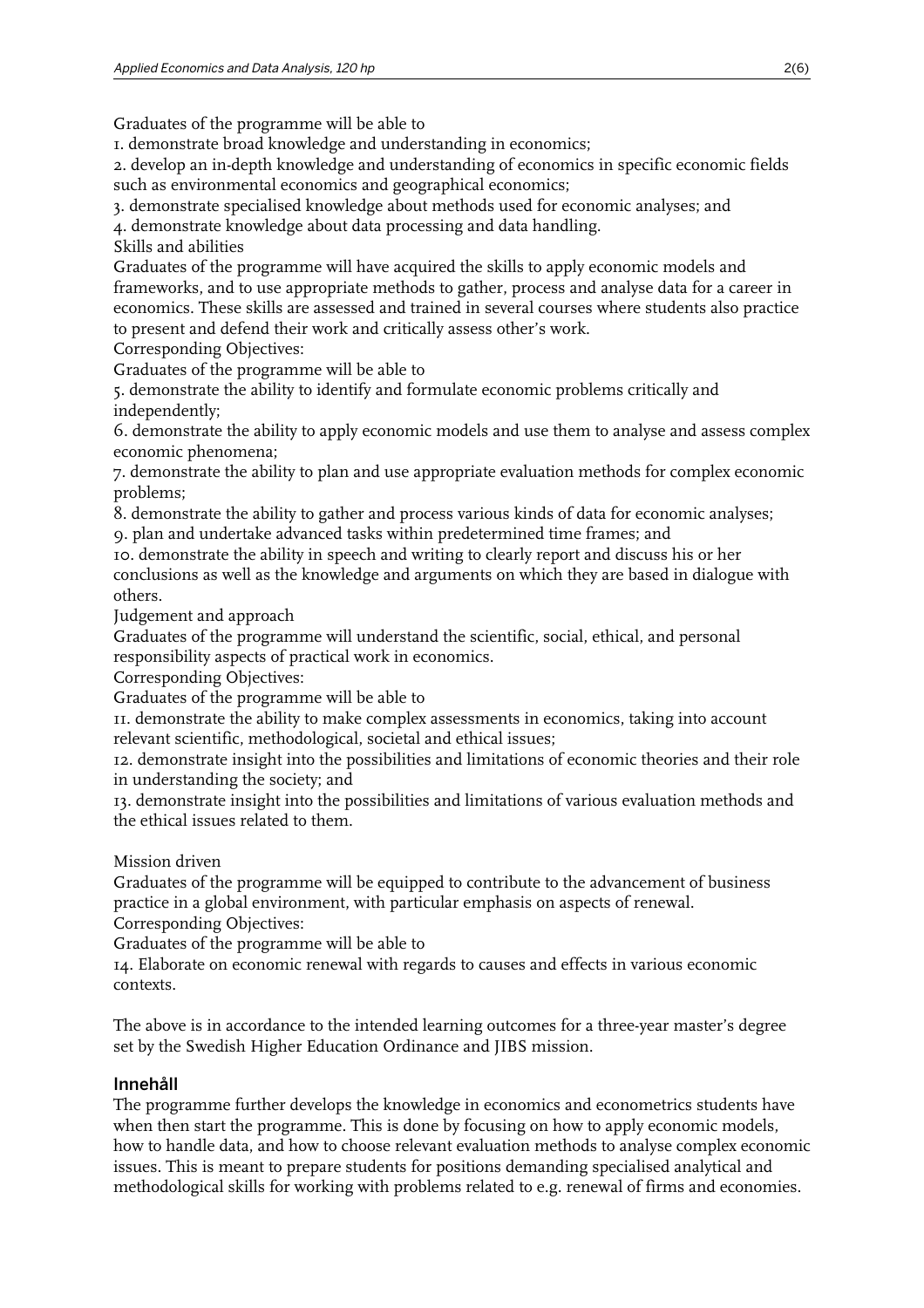Such positions may be found in both the public sector and the private sector.

The programme includes four semesters of courses in economics and econometrics. The first semester is a foundation semester where the students refreshes their previous knowledge and builds a common framework from where the remainder of the programme can work. The second semester consist of a module-based course where theories are combined with relevant methods and practical examples and insights. The third semester comprises two method courses furthering students' skills in data analysis, as well as a 15-credit internship. The fourth, and final semester consists of an individually written master thesis.

Completing the degree successfully enables graduates to pursue an academic career if they want but is equally relevant for a career in the private or public sectors.

#### First semester

During the first semester the students of this programme will learn the core knowledge needed for a master programme in Economics including advanced level of microeconomics (Advanced Microeconomics), macroeconomics (Advanced Macroeconomics), mathematical methods (Advanced Mathematics for Economics), and econometrics (Applied Econometrics). The course Advanced Microeconomics provides an introduction to the analysis of the behaviour of economic agents and institutions. The main topics covered are formal representations of the behaviour of consumers and firms, investment decisions, games and strategic behaviour, competitive market analysis, analysis of oligopolistic markets and markets with asymmetric information and contracts and their incentive properties. The coverage of the analytical tools enables the students to immediately apply such tools to concrete problems and provides the foundations for later courses.

In parallel, the course Advanced Mathematics for Economics gives the student knowledge concerning mathematical tools for economic analysis including matrix algebra and dynamic mathematical systems. It focuses on mathematical concepts useful for later courses in economics and econometrics at the master's level or above. The contents of this course include (1) set theory and functions, (ii) matrix algebra: addition, multiplication, and inversion of matrices, eigenvalues, (iii) constrained optimisation with inequality constraints, (iv) the envelope theorem, (v) difference equations, and (vi) differential equations.

The second part of the first semester students take the course Advanced Macroeconomics that builds on knowledge covered in intermediate macroeconomics and has the objective to provide the student with theories and methods for analysing macroeconomic growth, including endogenous economic growth - especially related to human capital and R&D. The student also learns how to model, analyse, and forecast the development of aggregate variables, such as consumption, investment, unemployment, and inflation by considering economic trends, economic fluctuations, and business cycles. Critical remarks on the accuracy of model- based predictions form an essential part of the course.

The first semester is completed with a course in Applied Econometrics. This course covers modern econometric models and empirical strategies for the analysis of register-based or experimental cross-sectional and panel micro-data. It covers the econometric theory behind these models as well as practical applications. It also requires reading, analysis and replications of articles published in top economic journals. Methods covered includes (1) randomized experiment and social experiments, (2) instrumental variables estimation, (3) Fixed effects and difference-in-differences techniques (4) regression discontinuity designs and (5) matching estimators.

#### Second semester

During the second semester the students will further their knowledge about methods for evaluating economic problems as well as their ability to apply the theories learned during the first semester practically. They will also practice their writing skills, presentation skills and critical analysis skills. This is all done in the module-based course Applied Economics for Decision Making that comprises all the semester's 30 credits.

The course focuses intensively on topics such as environmental economics or geographical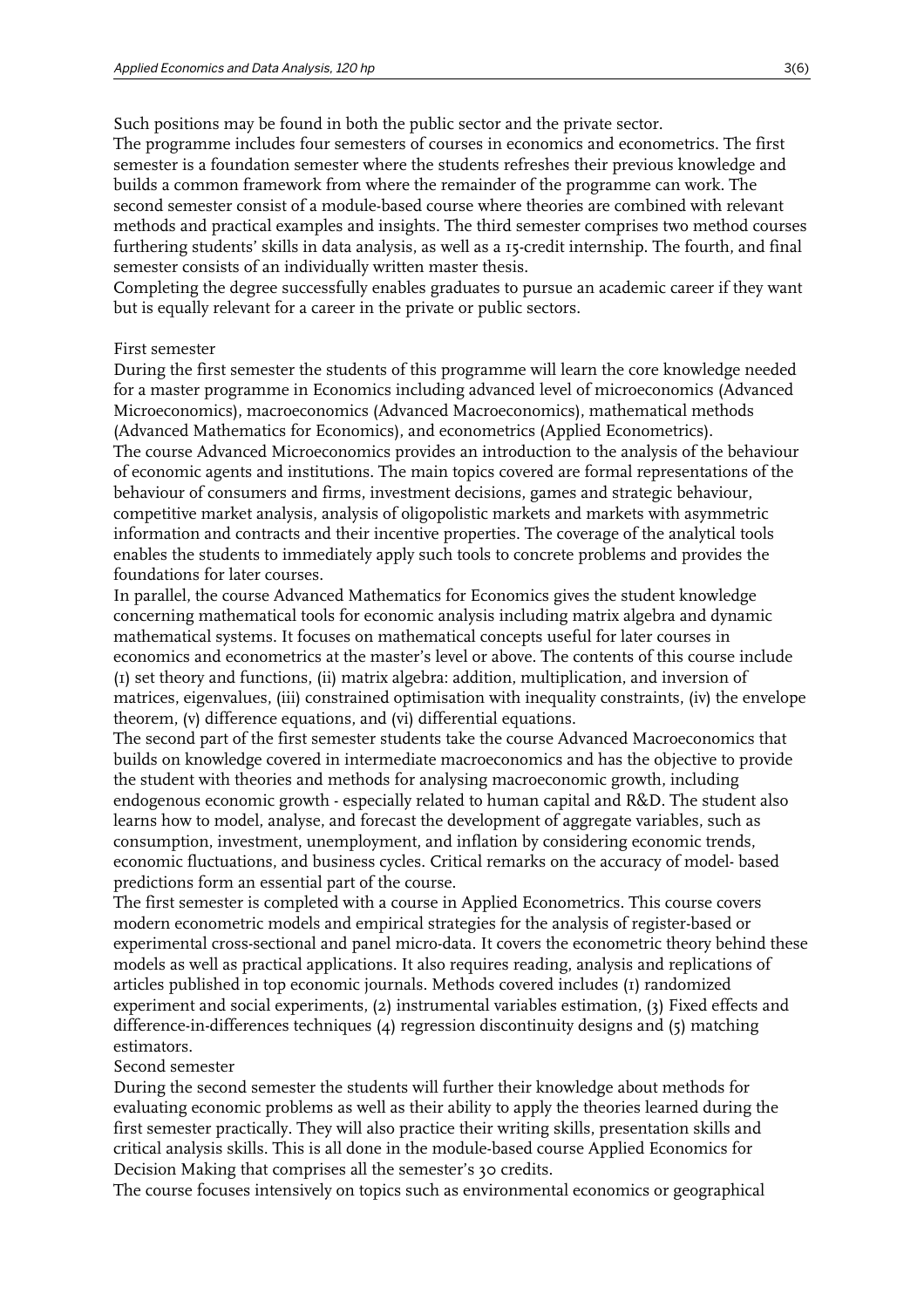economics where theories are combined with relevant econometric methods as well as practical insights into firms and/or organisations working with these problems. This allows the students to connect theory and practice and gives them experience of how to handle such issues on their workplaces after graduation.

Third Semester

The third semester further focuses at practical tools and applications and starts with two method courses (Programming and Big Data Analysis and Predictive Analysis with Machine Learning) and ends with an 15-credits internship course (Internship in Economics - Master level). The course Programming and Big Data Analysis introduces the students to programming in Python as well as creating, accessing, retrieving and manipulating data in databases with SQL. This is relevant for students as SQL and Python often are required to know for many data analysis-oriented jobs.

The course Predictive Analysis with Machine Learning builds upon students' previous knowledge in econometric methods. It shows how to use models for forecasting and how to evaluate and adjust them to be as accurate as possible for automatic decision making. This is useful to know as machine learning methods are increasingly used for decision making in many fields.

The semester ends with the course Internship in Economics - Master level which lets the students get practical workplace experience for 10 weeks. The objective of the internship course in economics is to give the student experience in applying his/her theoretical knowledge in practical work concerning economics, thereby allowing the student to further develop skills in applying the theoretical approaches which have been treated in the various courses of the programme.

Fourth Semester

During the fourth semester the student take the course: Master Thesis in Economics. The course includes the course moments: active participation in research seminars, thesis writing under supervision, thesis presentation and defence at a seminar, opposition on another master thesis, and active participation in the master theses' seminars during the semester and in the end of the semester.

The purpose of this course is to (i) train and develop the ability of students to independently analyse various economic problems by applying economic theory and proper econometric methods, (ii) develop, in particular, the analytical skills of students in a way that is valuable both for a scientific career and for a career in private enterprises, public administration, or international organizations, (iii) develop the ability and skills of students to search and to evaluate information, and (iv) develop the ability of students to critically and constructively review the analyses of other students.

The following table shows an overview over the mandatory and elective courses in the programme.

Kurser

#### Obligatoriska kurser

| Kursbenämning                                   | Hp  | Huvudområde     | Fördjupning      | Kurskod            |
|-------------------------------------------------|-----|-----------------|------------------|--------------------|
| <b>Advanced Macroeconomics</b>                  | 7,5 | Nationalekonomi | A <sub>1</sub> N | JMAR21             |
| <b>Advanced Mathematics for</b><br>Economics    | 7,5 | Nationalekonomi | A <sub>1</sub> N | JMMR21             |
| <b>Advanced Microeconomics</b>                  | 7,5 | Nationalekonomi | A1N              | JMCR21             |
| <b>Applied Econometrics</b>                     | 7.5 | Nationalekonomi | A <sub>1</sub> N | JAIR <sub>20</sub> |
| <b>Applied Economics for Decision</b><br>Making | 30  | Nationalekonomi | A <sub>1</sub> N | JEDR21             |
| Internship in Economics - Master level 15       |     | Nationalekonomi | A1F              | <b>JISS20</b>      |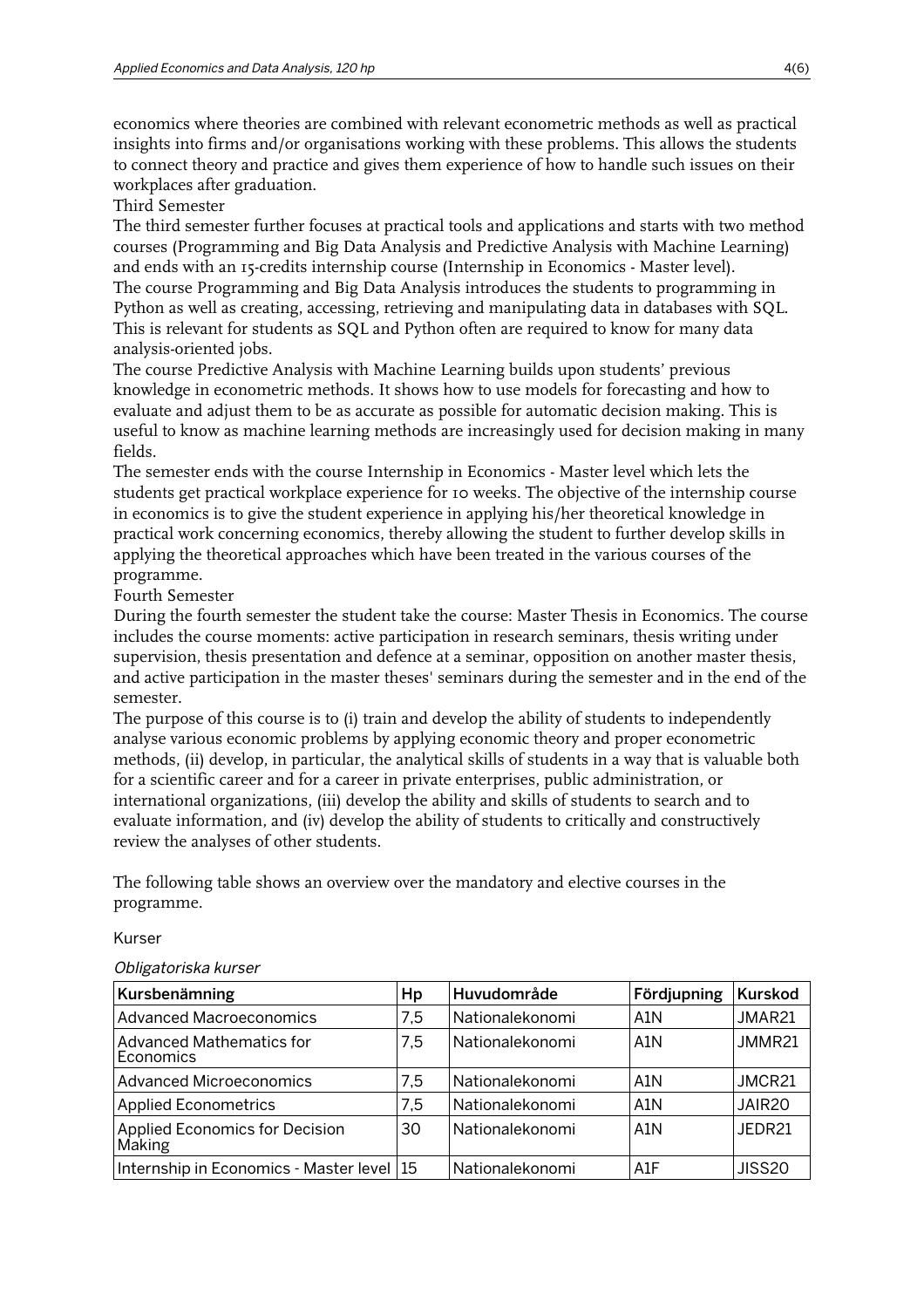| l Master Thesis in Economics                 | 30  | Nationalekonomi | A2E              | <b>JTFV27</b>      |
|----------------------------------------------|-----|-----------------|------------------|--------------------|
| Predictive Analysis with Machine<br>Learning | 7,5 | Statistik       | A <sub>1</sub> N | JPAR <sub>22</sub> |
| Programming and Big Data Analysis            | 7,5 | Statistik       | A <sub>1</sub> N | JPBR22             |

## Programöversikt

#### Årskurs 1

| Гermin 1                                      |                                    | Termin 2                                     |          |  |
|-----------------------------------------------|------------------------------------|----------------------------------------------|----------|--|
| Period 1                                      | Period 2                           | Period 3                                     | Period 4 |  |
| Advanced Mathematics for<br>Economics, 7,5 hp | Advanced Macroeconomics.<br>7.5 hp | Applied Economics for Decision Making, 30 hp |          |  |
| Advanced Microeconomics,<br>7.5 hp            | Applied Econometrics, 7,5<br>np    |                                              |          |  |

#### Årskurs 2

| Termin 3                                             |                                                  | Termin 4                          |          |  |
|------------------------------------------------------|--------------------------------------------------|-----------------------------------|----------|--|
| Period 1                                             | Period 2                                         | Period 3                          | Period 4 |  |
| Predictive Analysis with<br>Machine Learning, 7,5 hp | Internship in Economics -<br>Master level, 15 hp | Master Thesis in Economics, 30 hp |          |  |
| Programming and Big Data<br>Analysis, 7,5 hp         |                                                  |                                   |          |  |

## Undervisning och examination

To pass a course, the student needs to fulfill all the course requirements. Examination will be executed by written exam, oral exam or term papers. Different methods of examination can be used within a single course. The student will be offered examination opportunities in accordance with document: Regulations and Guidelines for first, second and third cycle education at Jönköping University. Mandatory workshops and assignments can figure within the frame of the course.

All courses offered by JIBS will be graded according to the following six levels: A-E constitutes a pass and FX or F is equal to a fail. The grades Pass or Fail can also be used for selected examinations.

## Förkunskapskrav

The applicant must hold the minimum of a Bachelor's degree (i.e the equivalent of 180 ECTS credits at an accredited university) in economics, or equivalent. The students must have at least 60 credits in Economics. Furthermore, a minimum of 15 credits in mathematics/statistics/econometrics is required. Proof of English proficiency is required.

## Villkor för fortsatta studier

The following requirements need to be met for students to proceed to the second academic year within the programme: within the programme the student must not fall behind by more than 30 credits

## Examenskrav

To obtain the Master of Science (120 Credits) with a major in Economics, the student must have (i) 120 completed credits in economics with at least 60 credits in economics (or equivalent) used for entering into the programme, and (ii) at least 120 completed credits that were not used for the bachelor degree, with at least 90 credits overall in second-cycle courses and at least 60 of those second-cycle credits in economics.

To obtain the Master of Science (120 credits) with a major in Economics, with a focus on Applied Economics and Data Analysis, the student must complete: (1) the requirements for the Master of Science (120 Credits) with a major in Economics, (2) all mandatory programme courses as listed in the above Contents section, or their equivalent, and (3) a Master thesis in Economics (30 credits) that covers a topic relevant for the programme's specialisation.